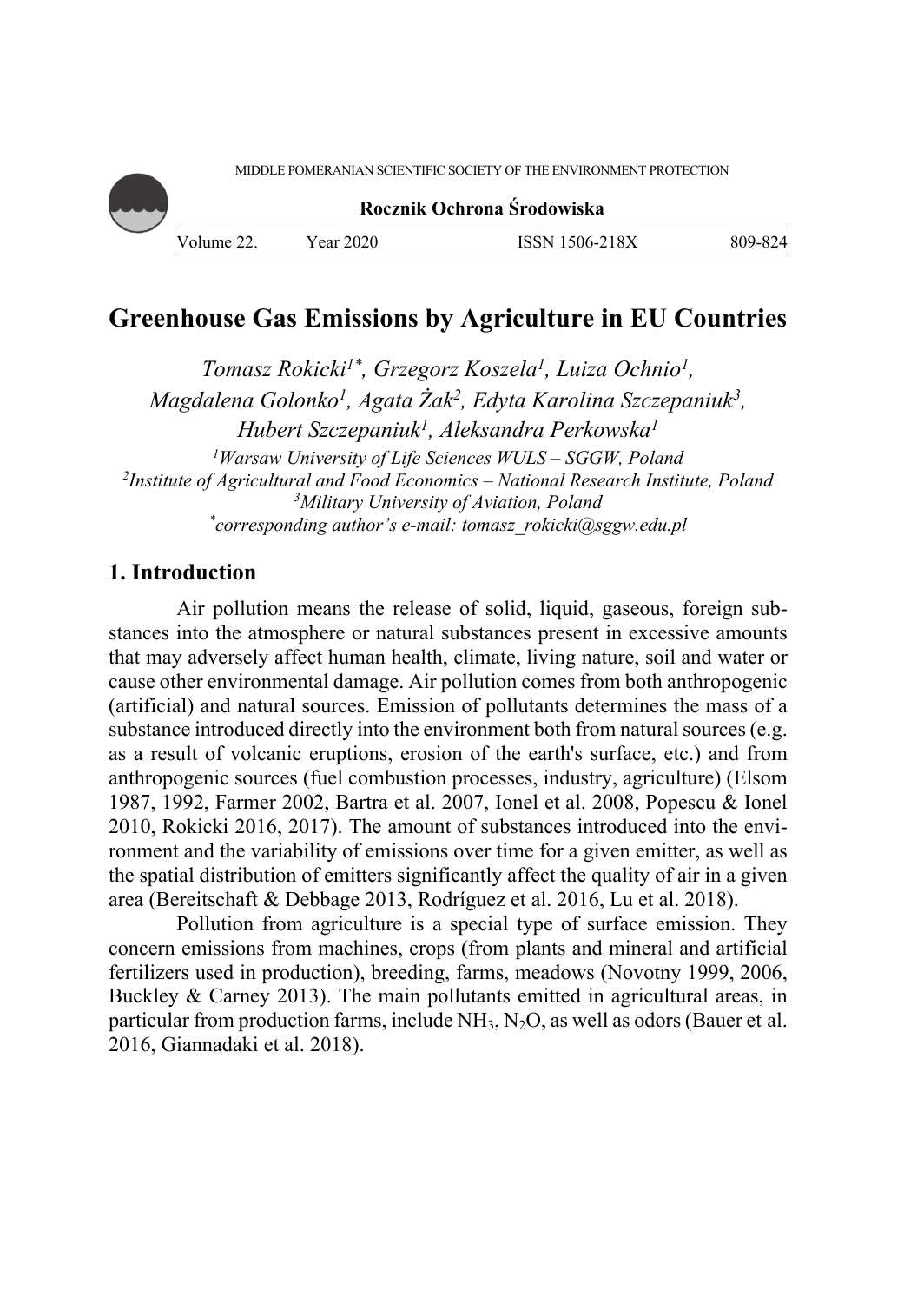### **2. Literature overview**

The emission of pollutants in the European Union in the years 2000-2017 decreased mainly regarding the emission of  $SO<sub>x</sub>$ , PM,  $O<sub>3</sub>$  and  $NO<sub>2</sub>$  in the air. The largest reduction was achieved for  $SO_x$  (by 77%), and the smallest for NH<sub>3</sub> (9%). While there was seen a reduction for classical air pollutants there is no reduction trend for greenhous gases (EEA 2019a). Activity in the agricultural sector is expressed in gross value added (GVA) in euro. Gross value added is a measure of the value of goods and services produced by a given sector (Eurostat 2019). In 2017, EU agriculture accounted for 92% of emissions NH3, 54% CH4, 15% of  $PM_{10}$  and 8% NO<sub>x</sub> particles. Agriculture was the sector in which the reduction of pollutant emissions was the lowest in 2000-2017 (a decrease by less than 10%) (EEA 2019b, 2019c).

In the years 2000-2017, emissions of air pollutants showed a significant separation from economic activity measured by the value of GDP, which was desirable due to environmental protection and increased productivity. Every euro of GDP generated was associated with ever lower emissions of air pollutants in subsequent years (Brand 2016, Crippa et al. 2016, Guevara 2016, Rokicki et al. 2018, EEA 2019a, Koszela et al., 2019). EU countries were diverse in terms of GDP volume, specialization in production (including agriculture), socio-economic characteristics and innovation (Chapman & Meliciani 2017).

Greenhouse gas emissions from agriculture increased more slowly than emissions from other human activities. The increase took place mainly in developing countries due to the increase in total agricultural production there. About  $60\%$  of all CO<sub>2</sub>-equivalent greenhouse gas emissions (metric GWP 100) from agriculture were related to animal husbandry. Their biggest source was enteric fermentation, as a result of which methane was emitted. Emissions from the use of fertilizers were also significant. It was the fastest growing source of emissions in agriculture. In addition, plant cultivation (including for animal feed) was also responsible for the emission. There was a scattering of nitrogen compounds not collected by plants and decaying crop residues from agriculture. Nitrous oxide mainly comes from soils, but also from plant and animal production. Emissions from agriculture also concerned the use of energy to power agricultural machinery and equipment (Duxbury 1994, Burney et al. 2010, Leip et al. 2014, 2015).

As a rule, an increase in unit yield in agriculture leads to an increase in the share of nitrogen in feed or in fertilizing crops. There are also differences depending on the animal species (Smith et al. 2013, 2014). The conducted research indicates differences in air pollution resulting from the growth of agriculture in individual EU countries. The greatest impact of agricultural growth on concentration of  $PM_{2,5}$  occurred in Bulgaria, Romania and Italy (Giannakis et al. 2019).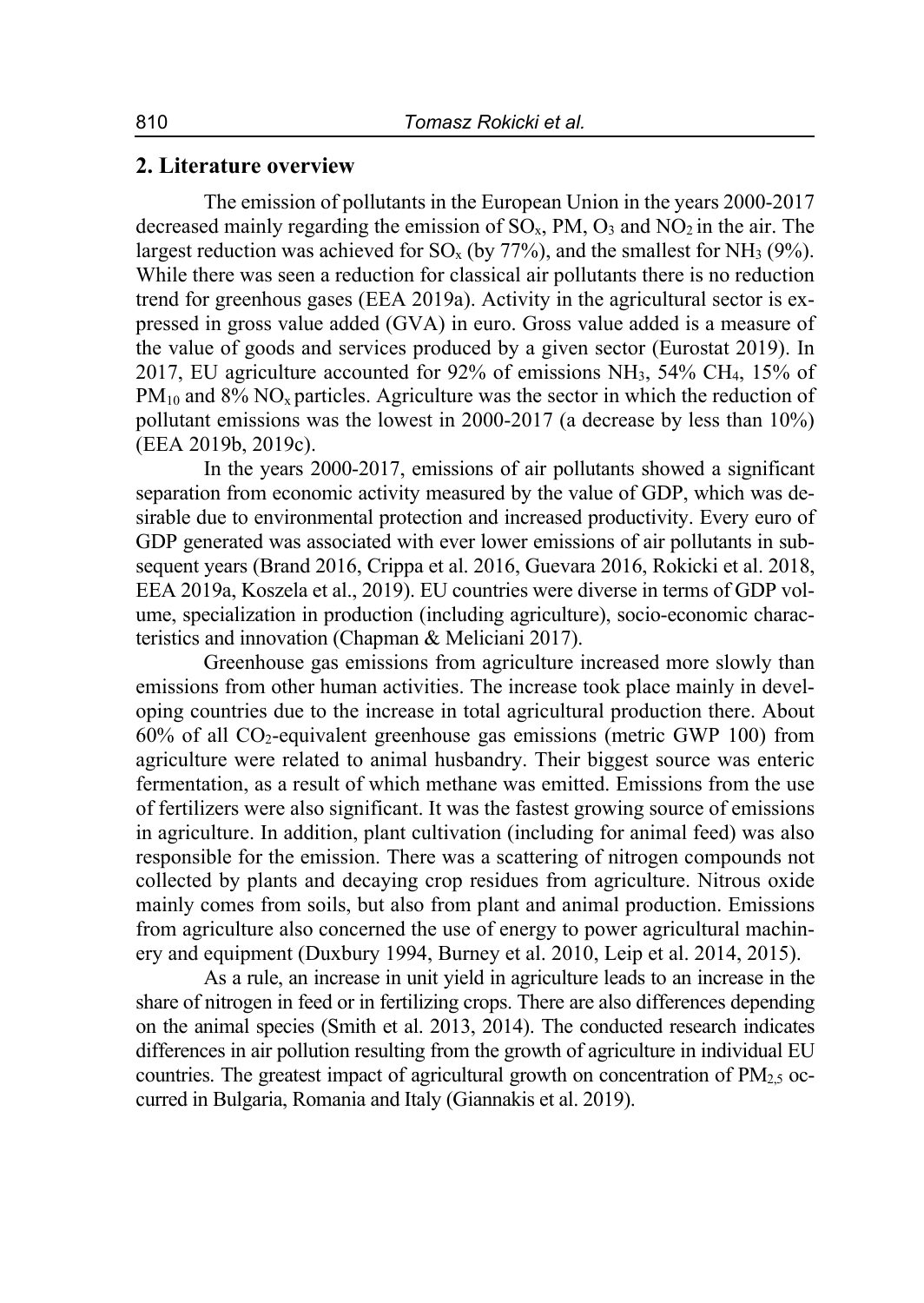Simulations show that a large reduction in  $PM<sub>2.5</sub>$  levels can be achieved by reducing emissions from agriculture, in particular ammonia (NH3) from the use of fertilizers and animal husbandry. In Europe and North America, this impact is not as great as in Asia (Pozzer et al. 2017). The emission of ammonia to the atmosphere can be reduced by using, among others low-emission techniques of distributing and storing fertilizers as well as keeping and feeding animals. In animal production, you can use a breed that emits less methane in the digestion process, shorten the length of beef cattle, increase the proportion of cow grazing, or use more organic feeding. In plant production, it is possible to select appropriate varieties of plant species that have greater potential for binding carbon and nitrogen, increase the share of plants having a more efficient photosynthesis process and growing faster, which will reduce carbon dioxide emissions (Cole et al. 1997, Steinfeld & Gerber 2010, Thornton & Herrero 2010, Havlík et al. 2011, 2014, Herrero et al. 2013, Bryngelsson et al. 2016, Lamb et al. 2016).

### **3. Aim, materials and methods**

The main purpose of the paper is to show the relationship of greenhouse gas emissions by agriculture with economic development and agricultural production parameters in the European Union. The specific objectives are: to present the diversity in greenhouse gas emissions in countries, to show the dynamics of changes in this area, to determine the regularity between the level of economic development, resources and the volume of agricultural production, and greenhouse gas emissions in EU countries. The paper presents a hypothesis according to which in the EU countries in 2004-2017, greenhouse gas emissions resulted unambiguously from the volume of agricultural production carried out in the country. In work was using  $EU-28 CO_2$ -equivalent in tons using GWP 100. The volume of agricultural production can be measured in various ways. Several measures were adopted in the study, i.e. value of agricultural production, value of animal production, area of agricultural crops, including the main crops, and the population of main animal species. Gross value added of agricultural production is the difference between global agricultural production and intermediate consumption. Intermediate consumption includes the value of agricultural products used for production purposes, coming from own production and from purchase. All EU Member States were selected for research as of December 31, 2017 (28 countries). The research period concerned the years 2004-2017. The sources of materials were EUROSTAT data, literature on the subject. The following methods were used to analyze and present materials.

The Gini coefficient is a measure of unevenness (concentration) of distribution of a random variable. When the observations  $y_i$  are sorted in ascending order, the coefficient can be represented by the formula (Dixon et al. 1987):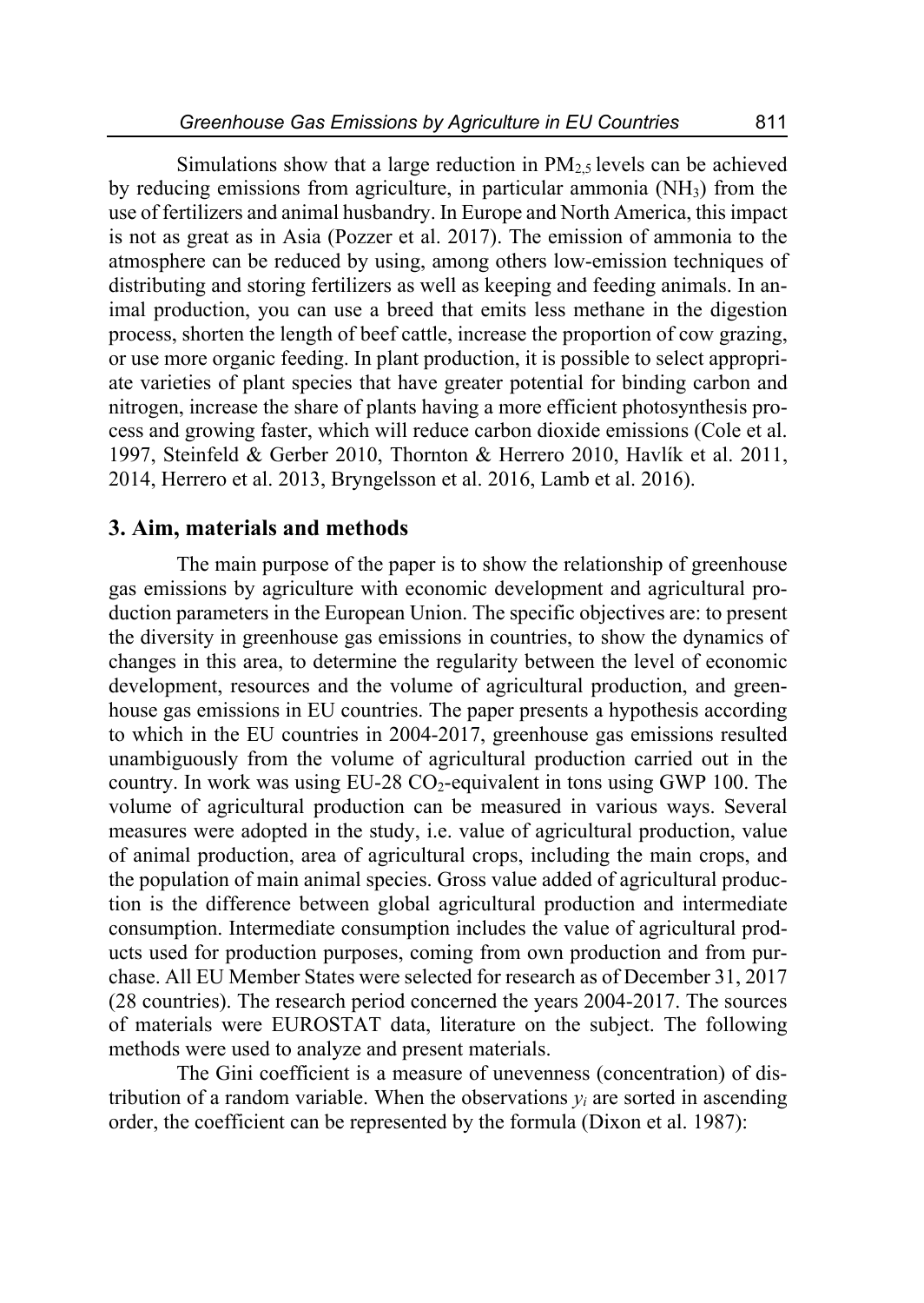$$
G(y) = \frac{\sum_{i=1}^{n} (2i - n - 1) * y_i}{n^2 * \overline{y}}
$$
 (1)

where:

*n* – number of observations,

 $y_i$  – value of the "i-th" observation,

 $\overline{y}$  – the average value of all observations, i.e.  $\overline{y} = \frac{1}{n} \sum_{i=1}^{n}$ *i*  $\frac{1}{n}\sum_{i=1}^{n}y_i$ *y* 1 1

The Lorenz curve determines the degree of concentration of a one-dimensional random variable distribution (Dagum 1980). With sorted observations *yi*, which are non-negative values  $0 \le y_1 \le y_2 \le ... \le y_n$ ,  $\sum y_i > 0$  $\sum_{i=1}^{n} y_{i}$ *i*  $y_i > 0$ , the Lorenz curve is a polyline which apexes  $(x_h, z_h)$ , for  $h = 0, 1, \dots, n$ , have the following coordinates:

$$
x_0 = z_0 = 0, \qquad x_h = \frac{h}{n}, \qquad z_h = \frac{\sum_{i=1}^h y_i}{\sum_{i=1}^n y_i}
$$
 (2)

The Gini coefficient determines the area between the Lorenz curve and the diagonal of a unit square multiplied by 2.

In the case of a nuclear density estimator, the nucleus is such a function K : R  $\ge$  [0, $\infty$ ] that (Kulczycki 2005):

 $1) \int$  $\infty$  $-\infty$  $K(x)dx = 1$ ,

2) K(0) >  $K(X)$  for each R,

3)  $K$  – symmetrical to zero.

A nuclear estimator is a function 
$$
\hat{f}_n(x) = \frac{1}{nh} \sum_{i=1}^n K(\frac{X - X_i}{h})
$$
, (3) where *h*

is a constant called a bandwidth for  $h > 0$ .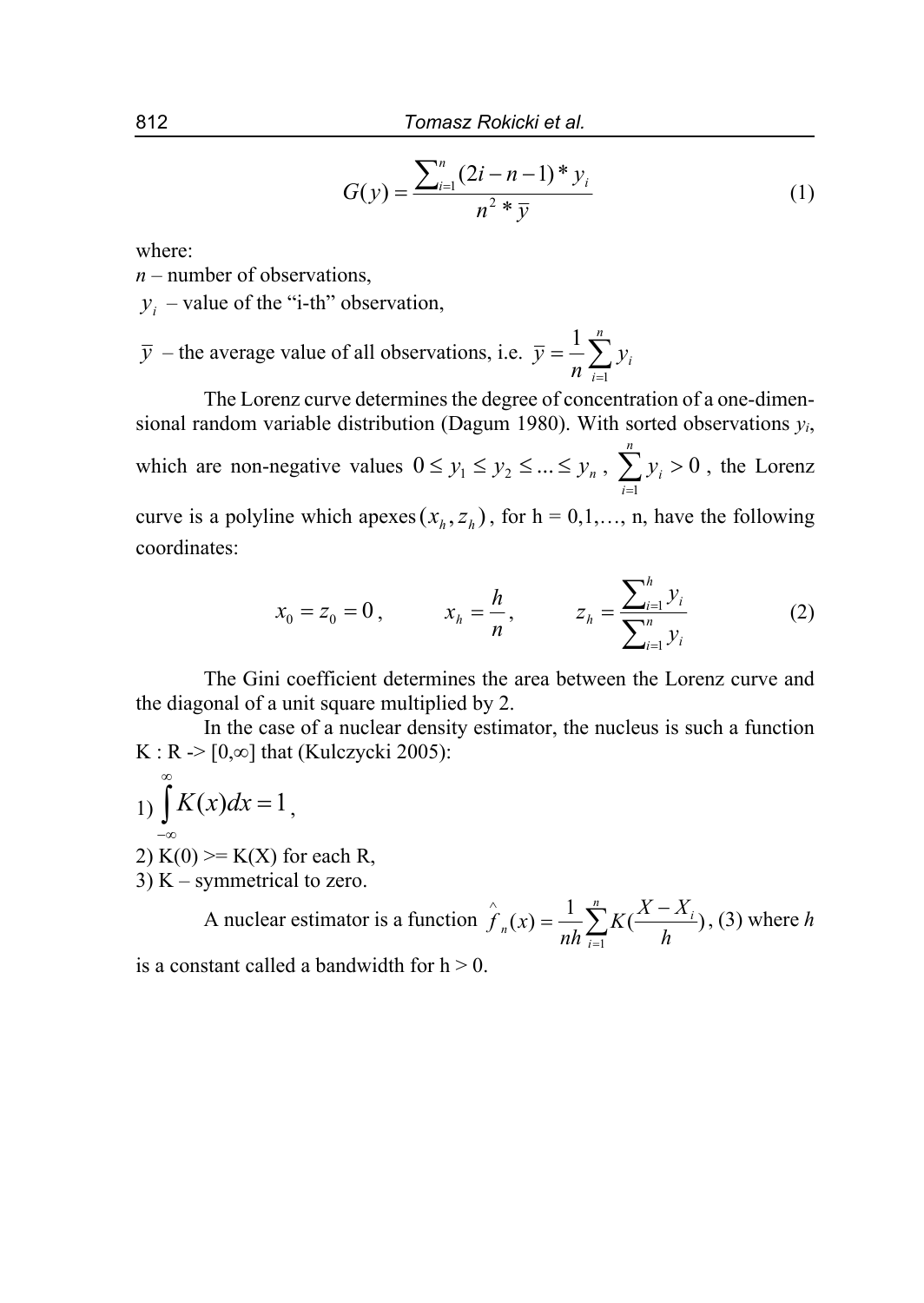The Doornik-Hansen test was used to determine compliance with the normal distribution (1994):

$$
DH = z_1^2 + z_2^2 \tag{4}
$$

where:

*z1* – transformed skewness, *z2* – transformed oddity.

Pearson's linear correlation coefficient is a measure of the strength of a straight line relationship between two measurable features. It is expressed by means of the following formula (Jajuga & Walesiak 2004):

$$
r_{XY} = \frac{C(X,Y)}{\sqrt{S_X^2 \cdot S_Y^2}} = \frac{\sum_{i=1}^n (x_i - \bar{x})(y_i - \bar{y})}{\sqrt{\sum_{i=1}^n (x_i - \bar{x})^2 \cdot \sum_{i=1}^n (y_i - \bar{y})^2}} = \frac{C(X,Y)}{S_X \cdot S_Y}
$$
(5)

where:

 $C(X, Y)$  – covariance between the X and Y features,

 $S_x^2$  – X feature variance,

 $S_Y^2$  – Y feature variance,

 $S_r - X$  feature's standard deviation.

*SY* – Y feature's standard deviation.

The linear correlation coefficient can be considered as normalized covariance. Correlation always takes values in the range (-1, 1).

## **4. Research results**

Greenhouse gas emissions from agriculture can be shown for all gases. Then, the gas emissions are converted into  $CO<sub>2</sub>$ -equivalent in tons using GWP 100. The greenhouse gas emissions from agriculture calculated in this way contain the following types of pollution:  $CO_2$ , N<sub>2</sub>O, CH<sub>4</sub>, HFC, PFC, SF<sub>6</sub>, NF<sub>3</sub>. The largest emitters of greenhouse gases from agriculture included France, Germany, Great Britain and Spain. Poland and Italy followed. When analyzing individual types of greenhouse gases from agriculture, only the order of the countries in the top six changed slightly. Table 1 presents the dynamics of changes in greenhouse gas emissions from agriculture in EU countries in 2004-2017. The results are ordered in descending order of the dynamics of changes in total greenhouse gas emissions. In addition, dynamics indicators for basic types of gases emitted by agriculture, i.e. carbon dioxide, methane and nitrous oxide, are also presented.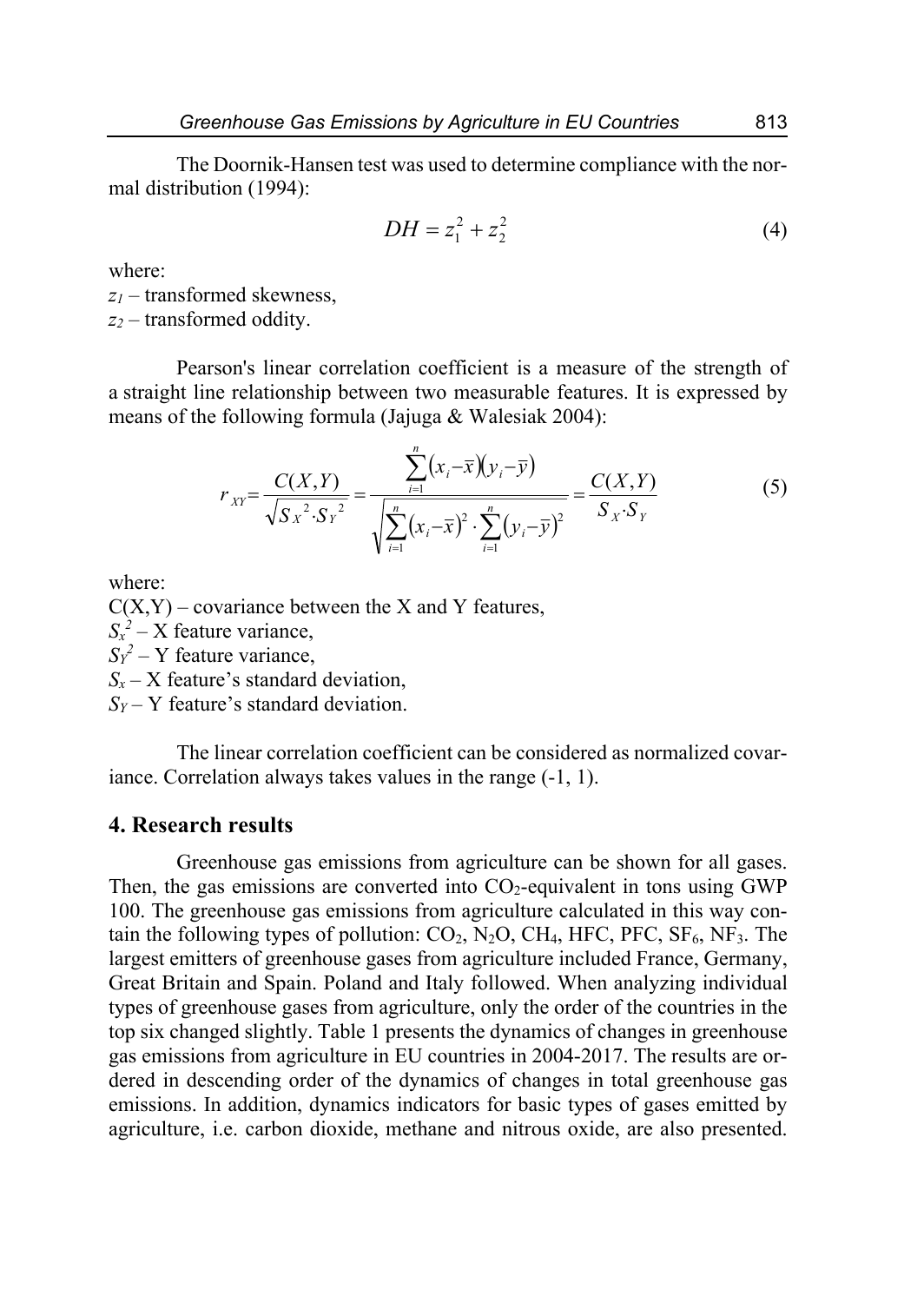The largest increase in greenhouse gas emissions from agriculture occurred in developing countries, including Latvia, Bulgaria, Estonia, Hungary and Poland. In turn, the largest decreases in emissions were recorded in southern European countries. In developed countries, there were slight declines or increases in emissions. When analyzing only selected gases, it turned out that there was very large variation. For example, in Latvia, carbon dioxide emissions from agriculture increased by 13 times in 2004-2017, in Luxembourg they almost tripled. The largest decreases were recorded in Cyprus (by 55%) and in the Netherlands (by 40%). In the case of methane emissions, the changes were smaller. This gas is mainly emitted by ruminant animals, i.e. its emission should be quite well correlated with animal population. Usually changes in the population do not occur very quickly and rapidly. In the case of nitrous oxide, the rapidity of changes in emissions of this gas as a result of agricultural activities was not large. This may indicate stabilization of plant production and the level of plant fertilization. Given the EU as a whole, greenhouse gas emissions from agriculture have not fallen much. The exception was carbon dioxide, which emissions increased slightly.

| Countries   | Dynamics indicators of greenhouse emissions from agriculture in 2004-2017 |                |         |               |  |
|-------------|---------------------------------------------------------------------------|----------------|---------|---------------|--|
|             | total greenhouse gases                                                    | carbon dioxide | methane | nitrous oxide |  |
| Latvia      | 120.19                                                                    | 1395.06        | 117.85  | 119.40        |  |
| Bulgaria    | 119.43                                                                    | 176.36         | 81.02   | 144.32        |  |
| Estonia     | 117.82                                                                    | 144.22         | 108.64  | 126.13        |  |
| Hungary     | 110.34                                                                    | 140.05         | 102.19  | 115.27        |  |
| Luxembourg  | 108.36                                                                    | 282.06         | 114.12  | 96.34         |  |
| Poland      | 108.04                                                                    | 68.68          | 107.96  | 111.72        |  |
| Lithuania   | 105.26                                                                    | 110.18         | 88.33   | 121.14        |  |
| Czechia     | 104.56                                                                    | 192.97         | 95.55   | 109.88        |  |
| Ireland     | 103.09                                                                    | 135.44         | 105.09  | 97.85         |  |
| Austria     | 102.84                                                                    | 112.23         | 101.68  | 104.64        |  |
| Germany     | 102.70                                                                    | 117.42         | 100.10  | 104.42        |  |
| Netherlands | 102.01                                                                    | 59.34          | 110.65  | 88.78         |  |
| Sweden      | 101.46                                                                    | 103.50         | 94.65   | 108.20        |  |
| Portugal    | 101.15                                                                    | 212.88         | 103.70  | 95.24         |  |
| Slovakia    | 100.36                                                                    | 211.62         | 84.60   | 113.66        |  |
| Finland     | 100.01                                                                    | 71.65          | 100.66  | 101.62        |  |
| Slovenia    | 99.75                                                                     | 78.13          | 102.02  | 95.86         |  |

**Table 1.** Dynamics indicators of greenhouse emissions from agriculture in the EU in 2004-2017 (2004 = 100) (EUROSTAT)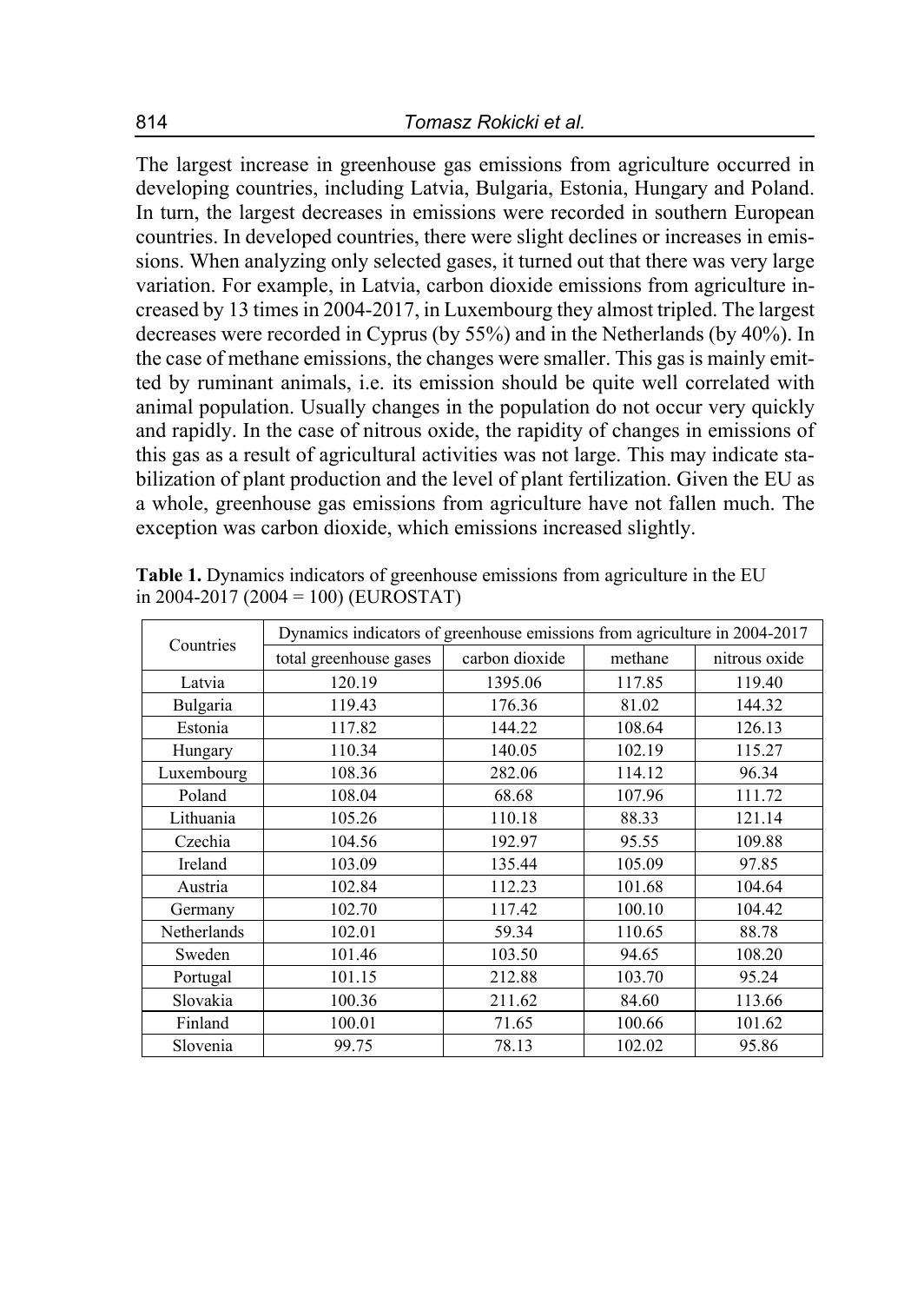| Countries      | Dynamics indicators of greenhouse emissions from agriculture in 2004-2017 |                |         |               |  |  |
|----------------|---------------------------------------------------------------------------|----------------|---------|---------------|--|--|
|                | total greenhouse gases                                                    | carbon dioxide | methane | nitrous oxide |  |  |
| France         | 97.21                                                                     | 106.30         | 97.33   | 96.62         |  |  |
| Denmark        | 96.68                                                                     | 137.21         | 94.97   | 97.32         |  |  |
| Belgium        | 96.22                                                                     | 107.32         | 98.92   | 92.21         |  |  |
| Italy          | 94.83                                                                     | 74.36          | 102.38  | 84.28         |  |  |
| United Kingdom | 94.13                                                                     | 79.01          | 94.66   | 94.78         |  |  |
| Romania        | 92.15                                                                     | 91.56          | 89.42   | 98.09         |  |  |
| Spain          | 91.99                                                                     | 116.12         | 88.00   | 98.90         |  |  |
| Malta          | 88.34                                                                     | 156.00         | 89.51   | 90.91         |  |  |
| Greece         | 85.69                                                                     | 93.97          | 89.61   | 80.95         |  |  |
| Cyprus         | 84.79                                                                     | 44.21          | 89.49   | 77.78         |  |  |
| Croatia        | 84.25                                                                     | 106.83         | 83.86   | 83.64         |  |  |
| <b>EU-28</b>   | 98.71                                                                     | 101.03         | 97.66   | 99.98         |  |  |

#### **Table 1.** cont.

The distribution of greenhouse gas emissions from agriculture was also examined and was found to be uneven. To determine the degree of concentration of greenhouse gas emissions from agriculture in European Union countries, the Gini coefficient was used. The data refers to the beginning of the study period, i.e. 2004 and the final year, 2017, and the number of observations was 28. The results were presented for four types of emissions, i.e. total, carbon dioxide, methane and nitrous oxide. The Gini coefficient for total greenhouse gas emissions from agriculture in 2004 calculated from the sample was 0.59, while the estimated coefficient for the population was 0.61. This means a large concentration of these gases in several EU countries. If the study was repeated for 2017, the results were slightly lower (coefficient from the sample  $= 0.58$ , and estimated for the population  $= 0.61$ ). Therefore, there were no significant changes in the distribution of this type of greenhouse gas emissions. In addition, greenhouse gas emissions from agriculture in 2017 are presented on the Lorenz concentration curve (Fig. 1).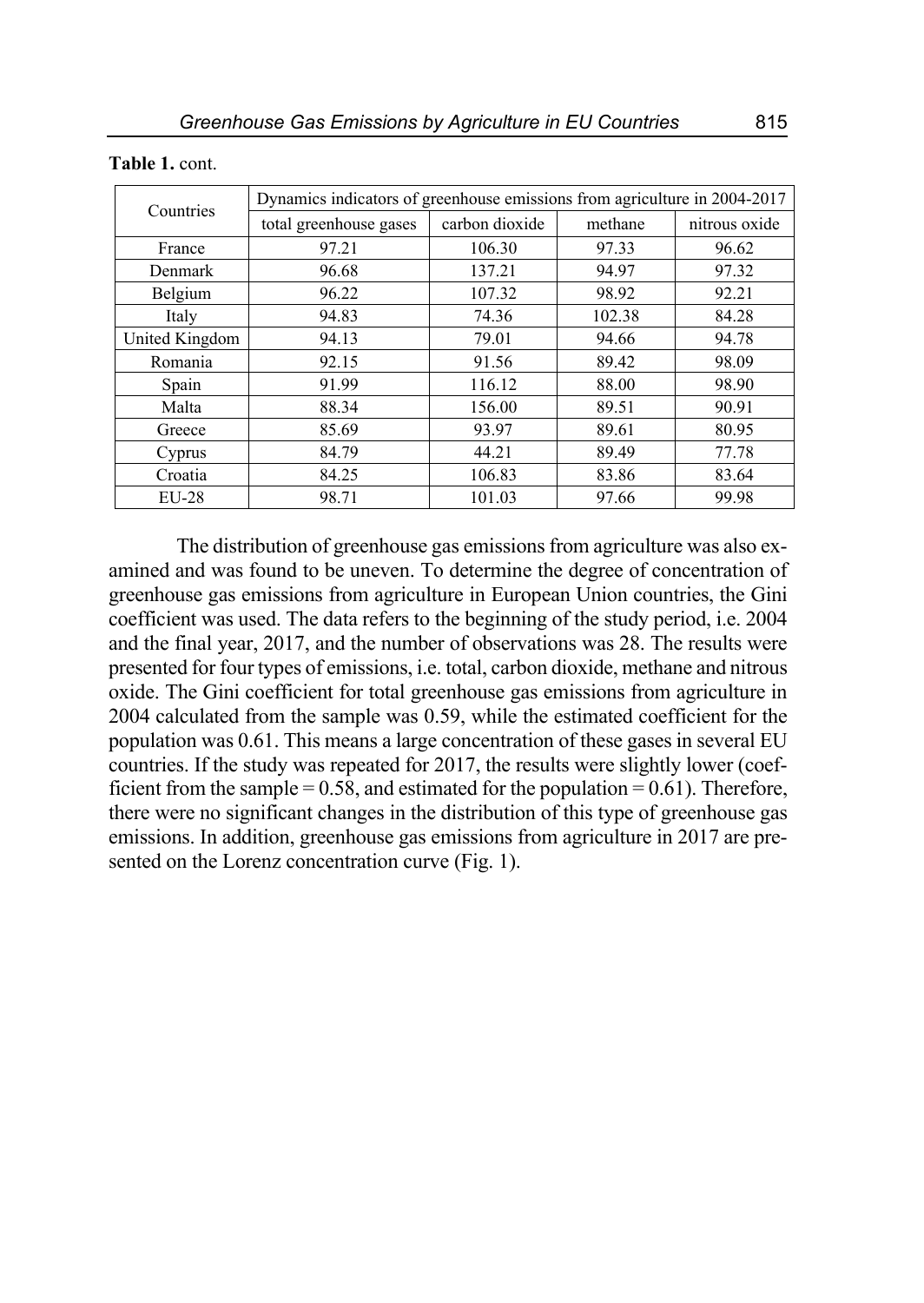

**Fig. 1.** Lorenz curve for greenhouse gas emissions from agriculture in EU countries in 2017

A similar approach was taken for individual greenhouse gases. For  $CO<sub>2</sub>$ , the highest emission concentration was achieved, because in 2004 the coefficient from the sample was 0.73, and the estimated 0.75. In 2017 it was 0.71 and 0.74 respectively. The methane emission from agriculture in 2004 was strongly concentrated in several EU countries (coefficient from the sample 0.60 and estimated 0.62), similarly to nitrous oxide (coefficient from the sample 0.58 and estimated 0.60). In both cases, identical Gini coefficients were achieved in 2017. The presented results show that greenhouse gas emissions from agriculture were concentrated in several EU countries. The first four countries were the largest in terms of agriculture, i.e. France, Germany, Great Britain and Spain. In addition, in 2004-2017 the concentration factor was maintained, which means a great stabilization of the structure.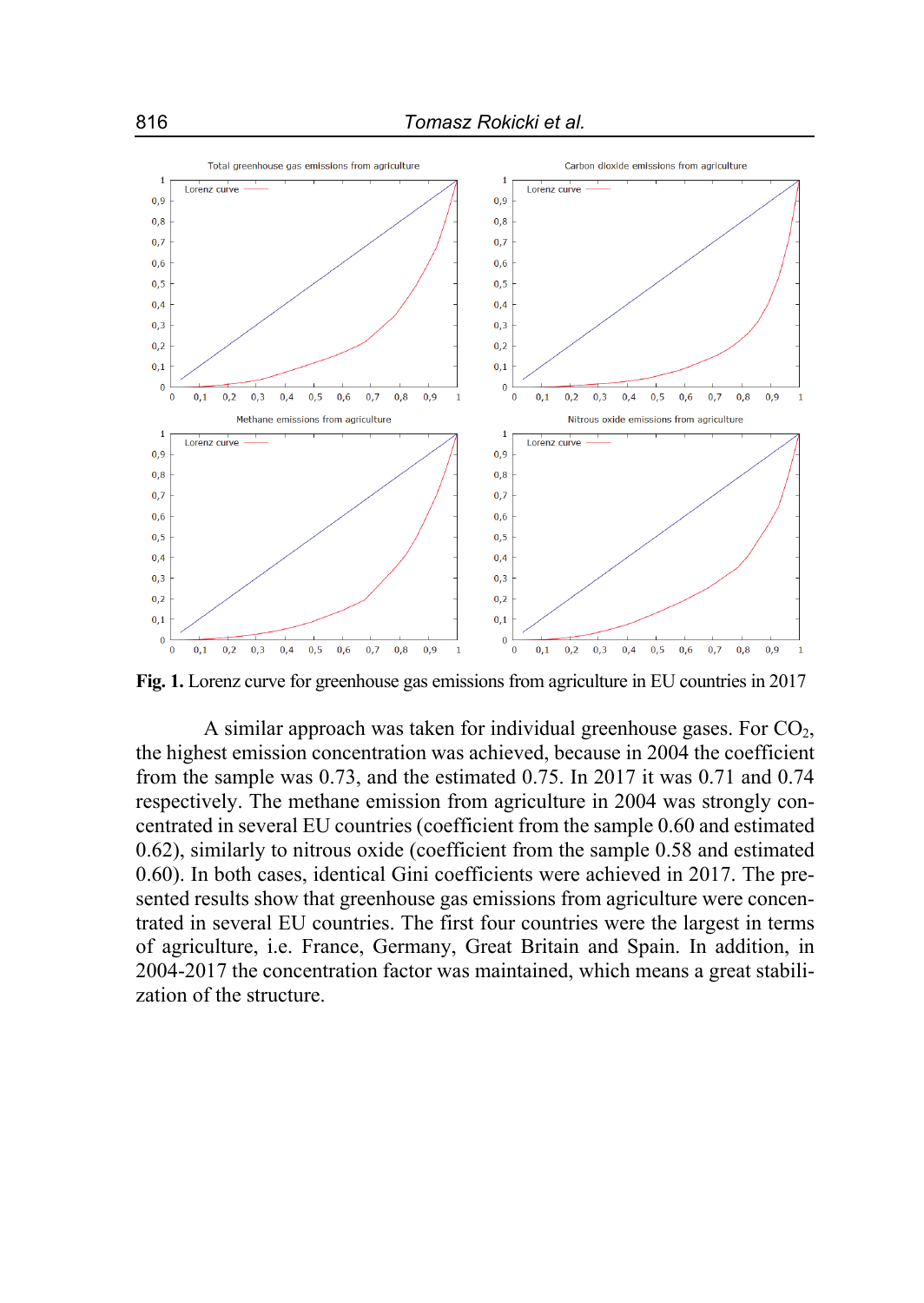

 $0.005$ 

 $\Omega$ 

 $-50$ 

 $\overline{0}$ 

50

Nitrous oxide

100

**Fig. 2.** Graph of kernel density estimation for greenhouse gas emissions from agriculture in EU countries in 2017

1500

1000

 $0.0005$ 

 $\Omega$ 

-<br>1000-

 $-500$ 

 $\overline{0}$ 

500

Methane

The smallest countries were of little importance in the structure of greenhouse gas emissions from agriculture. This is also confirmed by the density plots (Fig. 2). For all greenhouse gas emissions from agriculture in  $CO<sub>2</sub>$  equivalent for 19 countries, which accounted for 68% of all countries, emissions were less than 12,691 thousand tons of  $CO<sub>2</sub>$  in 2017 (in total, only 120 million tons were emitted in this group of countries, which accounted for only 27% of greenhouse gas emissions from agriculture in the EU). Greenhouse gas emissions from agriculture were not in line with the normal distribution. There were very similar relationships for methane emissions. In 19 countries with the lowest emissions, the emission of 25% of methane produced by agriculture in the EU was concentrated. For nitric oxide emissions, 19 countries in the lowest emission range achieved 30% of total EU gas emissions from agriculture. In the case of only  $CO<sub>2</sub>$  emissions, as many as 23 countries (82% of countries) were in one group, in which the emission was not higher than 487,000 tons in 2017. Total emissions from this group accounted for 5.6 million tons, or 54% of emissions throughout the EU.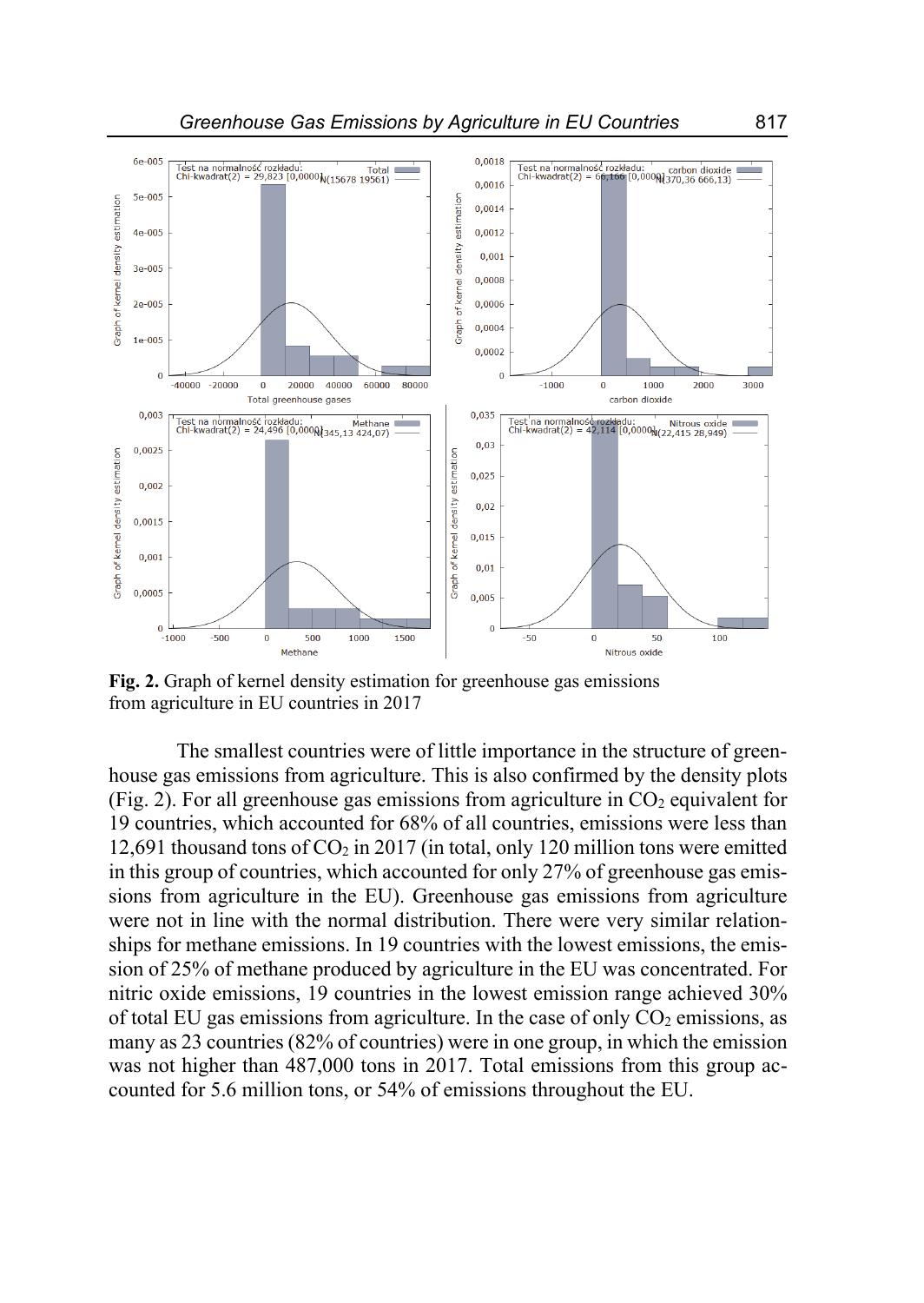| Parameters                                                                                   | Pearson's linear correlation coefficients<br>for types of greenhouse gases |                   |         |                  |  |  |  |  |  |
|----------------------------------------------------------------------------------------------|----------------------------------------------------------------------------|-------------------|---------|------------------|--|--|--|--|--|
|                                                                                              | total greenho-<br>use gases                                                | carbon<br>dioxide | methane | nitrous<br>oxide |  |  |  |  |  |
| Correlation coefficients between the volume of greenhouse gas emissions from agriculture and |                                                                            |                   |         |                  |  |  |  |  |  |
| GDP value                                                                                    | 0.905                                                                      | 0.899             | 0.908   | 0.867            |  |  |  |  |  |
| value of agricultural production                                                             | 0.937                                                                      | 0.780             | 0.939   | 0.912            |  |  |  |  |  |
| value of animal production                                                                   | 0.967                                                                      | 0.870             | 0.964   | 0.942            |  |  |  |  |  |
| total UAA (ha)                                                                               | 0.857                                                                      | 0.660             | 0.873   | 0.820            |  |  |  |  |  |
| total arable land (ha)                                                                       | 0.872                                                                      | 0.709             | 0.855   | 0.873            |  |  |  |  |  |
| total area of permanent grassland (ha)                                                       | 0.823                                                                      | 0.638             | 0.873   | 0.744            |  |  |  |  |  |
| total area of permanent crops (ha)                                                           | 0.386                                                                      | 0.130             | 0.452   | 0.309            |  |  |  |  |  |
| cattle population                                                                            | 0.974                                                                      | 0.892             | 0.960   | 0.962            |  |  |  |  |  |
| sheep and goat population                                                                    | 0.523                                                                      | 0.342             | 0.614   | 0.404            |  |  |  |  |  |
| pig population                                                                               | 0.775                                                                      | 0.686             | 0.775   | 0.752            |  |  |  |  |  |
| consumption of inorganic nitrogen<br>fertilizers (mineral)                                   | 0.973                                                                      | 0.917             | 0.936   | 0.988            |  |  |  |  |  |
| consumption of inorganic phosphorus<br>fertilizers (mineral)                                 | 0.819                                                                      | 0.641             | 0.824   | 0.795            |  |  |  |  |  |
| manure production from farm animals<br>(in tonnes of nitrogen)                               | 0.987                                                                      | 0.870             | 0.989   | 0.958            |  |  |  |  |  |
| manure production from farm animals<br>(in tonnes of phosphorus)                             | 0.988                                                                      | 0.883             | 0.985   | 0.963            |  |  |  |  |  |

**Table 2.** Pearson's linear correlation coefficients between greenhouse gas emissions from agriculture and selected economy and agriculture parameters

A p-value < 0.01 was achieved for all correlation coefficients

In order to determine the relationship between the volume of greenhouse gas emissions from agriculture in the European Union and the agricultural and economic parameters (in total there were 14 such parameters) that could be associated with it, Pearson's linear correlation coefficients were calculated (Table 2).  $P = 0.01$  was used as the limit of significance. Correlation coefficients were calculated for EU countries in the years 2004-2017. The study attempted to check the correlation that does not indicate that a given factor affects another, but that there is a strong or weak relationship between them.

All the results obtained turned out to be significant. Very strong positive relationships of greenhouse gas emissions from agriculture with the value of GDP and most agricultural parameters were found. This demonstrates the very high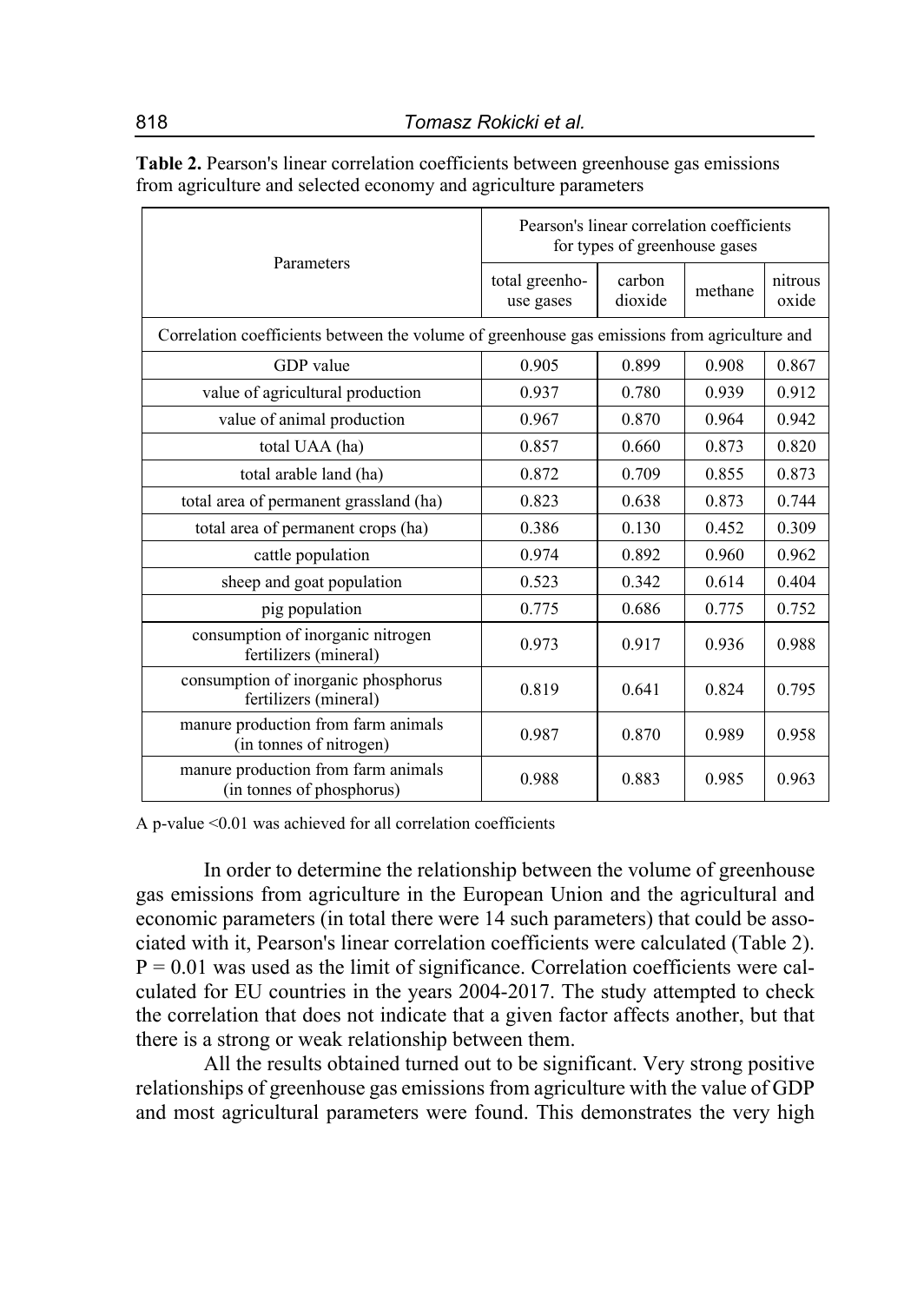interdependence of the economic and agricultural situation with the amount of greenhouse gas emissions generated in agriculture. In general, the relationships were weaker in the case of  $CO<sub>2</sub>$  emissions, especially in relation to the total area of permanent crops, sheep population. These two parameters were the least correlated with other types of greenhouse gas emissions from agriculture. This may be due to the small share of such crops in the total agricultural area and suggests that the changes in production and fertilization level may outweigh the changes in land use for arable cropping. The share of sheep and goats in the animal population was also small. Particularly high positive relationships were achieved in the relation of greenhouse gas emissions from agriculture (various types) with the value of animal production, cattle population, consumption of inorganic (mineral) nitrogenous fertilizers, manure production from livestock in tons of nitrogen, as well as in tons of phosphorus. Such results show a large association of greenhouse gas emissions from agriculture, especially with animal production.

# **5. Conclusions**

Nowadays, the reduction of greenhouse gas emissions is an important issue. Agriculture is one of the branches of the economy that contributes to high emissions. Therefore, it is important to determine the relationships at the macroeconomic level. The research allows the following conclusions to be drawn.

- 1 Greenhouse gas emissions from agriculture slightly decreased across the EU in 2004-2017. The changes, however, varied. As a rule, greenhouse gas emissions from agriculture increased in developing countries, while they remained at a similar level in developed countries.  $CO<sub>2</sub>$  emissions increased in the EU-28, but changes in individual countries varied widely. For other emission parameters (methane, nitrous oxide) the changes were not very large, there was less variation between countries in the dynamics of change.
- 2 There was a large concentration of greenhouse gas emissions from agriculture in several EU countries. The situation was stable, because from 2004 to 2017 the level of concentration did not change much. The top four emitting countries were the largest in terms of economic agricultural output, namely France, Germany, Great Britain and Spain.
- 3 All agricultural and economic parameters that were compared with the greenhouse gas emissions from agriculture were statistically significant. This indicates that the parameters selected for the calculations are good and that there is a close positive relationship.
- 4 The presented studies allow to state that the level of greenhouse gas emissions from agriculture depends on the economic situation and the terms of agriculture in the country. Regularities were in many cases straightforward, as for the relationship between greenhouse gas emissions from agriculture and the value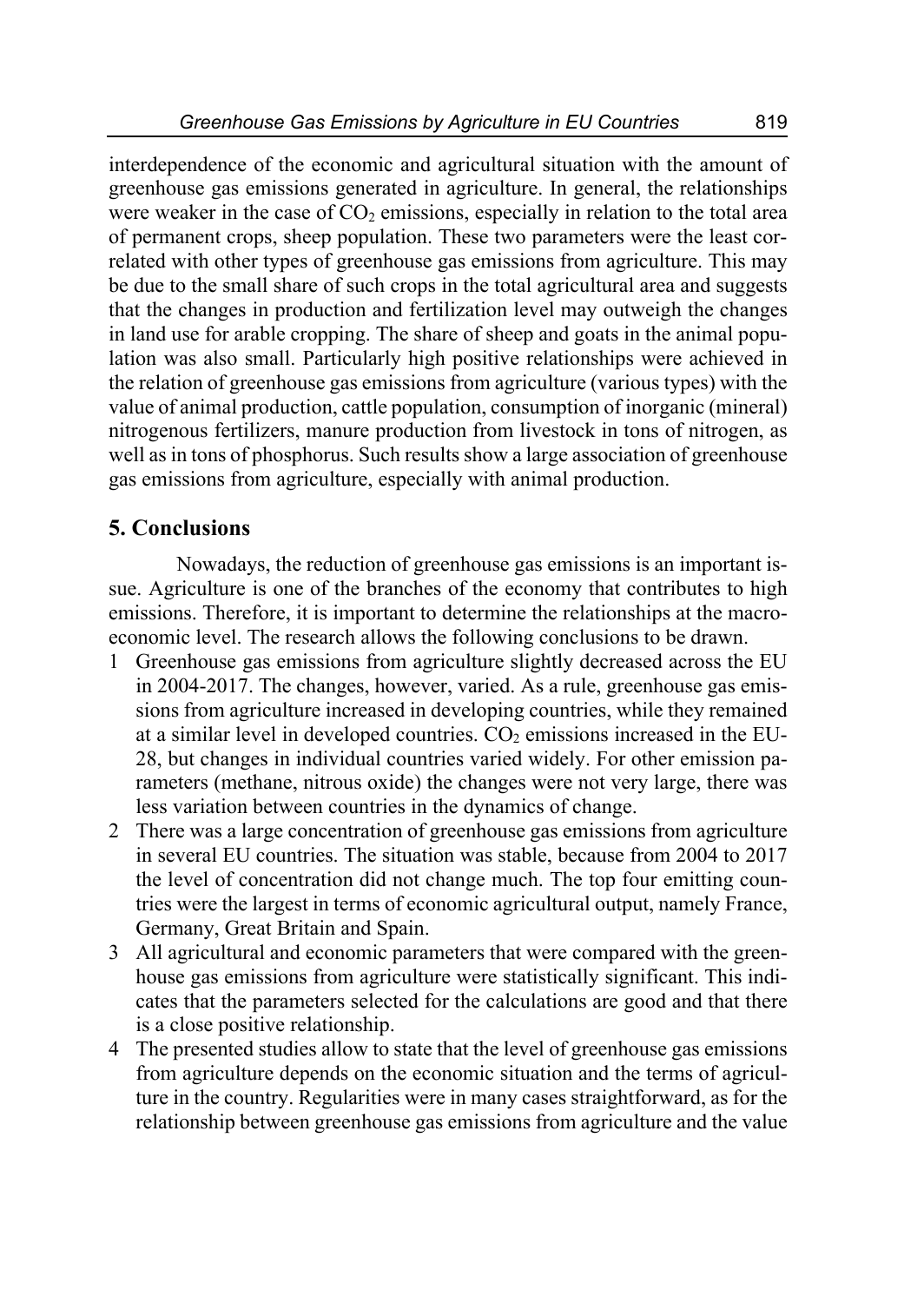of animal production, cattle population, and the use of mineral fertilizers and manure production. This close relationship resulted from the fact that animal production was the part of agriculture that generated the most greenhouse gases.

### **References**

- Bartra, J., Mullol, J., Del Cuvillo, A., Dávila, I., Ferrer, M., Jáuregui, I., Montoro, J., Sastre, J., Valero, A. (2007). Air pollution and allergens. *Journal of Investigational Allergology and Clinical Immunology*, *17(2)*, 3-8.
- Bauer, S. E., Tsigaridis, K., Miller, R. (2016). Significant atmospheric aerosol pollution caused by world food cultivation. *Geophysical Research Letters*, *43(10)*, 5394-5400.
- Bereitschaft, B., Debbage, K.  $(2013)$ . Urban form, air pollution, and  $CO<sub>2</sub>$  emissions in large US metropolitan areas. *The Professional Geographer*, *65(4)*, 612-635.
- Brand, C. (2016). Beyond 'Dieselgate': Implications of unaccounted and future air pollutant emissions and energy use for cars in the United Kingdom. *Energy Policy*, *97*, 1-12.
- Bryngelsson, D., Wirsenius, S., Hedenus, F., Sonesson, U. (2016). How can the EU climate targets be met? A combined analysis of technological and demand-side changes in food and agriculture. *Food Policy*, *59*, 152-164.
- Buckley, C., Carney, P. (2013). The potential to reduce the risk of diffuse pollution from agriculture while improving economic performance at farm level. *Environmental Science & Policy*, *25*, 118-126.
- Burney, J.A., Davis, S.J., Lobell, D.B. (2010). Greenhouse gas mitigation by agricultural intensification. *Proceedings of the national Academy of Sciences*, *107*(26), 12052- 12057.
- Chapman, S., Meliciani, V. (2017). Behind the pan‐European convergence path: The role of innovation, specialisation and socio‐economic factors. *Growth and Change*, *48*(1), 61-90.
- Cole, C.V., Duxbury, J., Freney, J., Heinemeyer, O., Minami, K., Mosier, A., Zhao, Q. (1997). Global estimates of potential mitigation of greenhouse gas emissions by agriculture. *Nutrient Cycling in Agroecosystems*, *49*(1-3), 221-228.
- Crippa, M., Janssens-Maenhout, G., Dentener, F., Guizzardi, D., Sindelarova, K., Muntean, M., Van Dingenen, R., Granier, C. (2016). Forty years of improvements in European air quality: regional policy-industry interactions with global impacts. *Atmospheric Chemistry and Physics*, *16*(6), 3825-3841.
- Dagum, C. (1980). The Generation and Distribution of Income, the Lorenz Curve and the Gini Ratio. *Economie Appliquée*. *33*, 327-367.
- Dixon, P. M., Weiner, J., Mitchell-Olds, T., Woodley, R. (1988). Erratum to 'Bootstrapping the Gini Coefficient of Inequality. *Ecology*, *69*, 1307.
- Doornik, J.A., Hansen, H. (1994). *An Omnibus Test for Univariate and Multivariate Normality*, Working Paper, Nuffield College, Oxford University, U.K. Lobato, I.
- Duxbury, J.M. (1994). The significance of agricultural sources of greenhouse gases. *Fertilizer Research*, *38*(2), 151-163.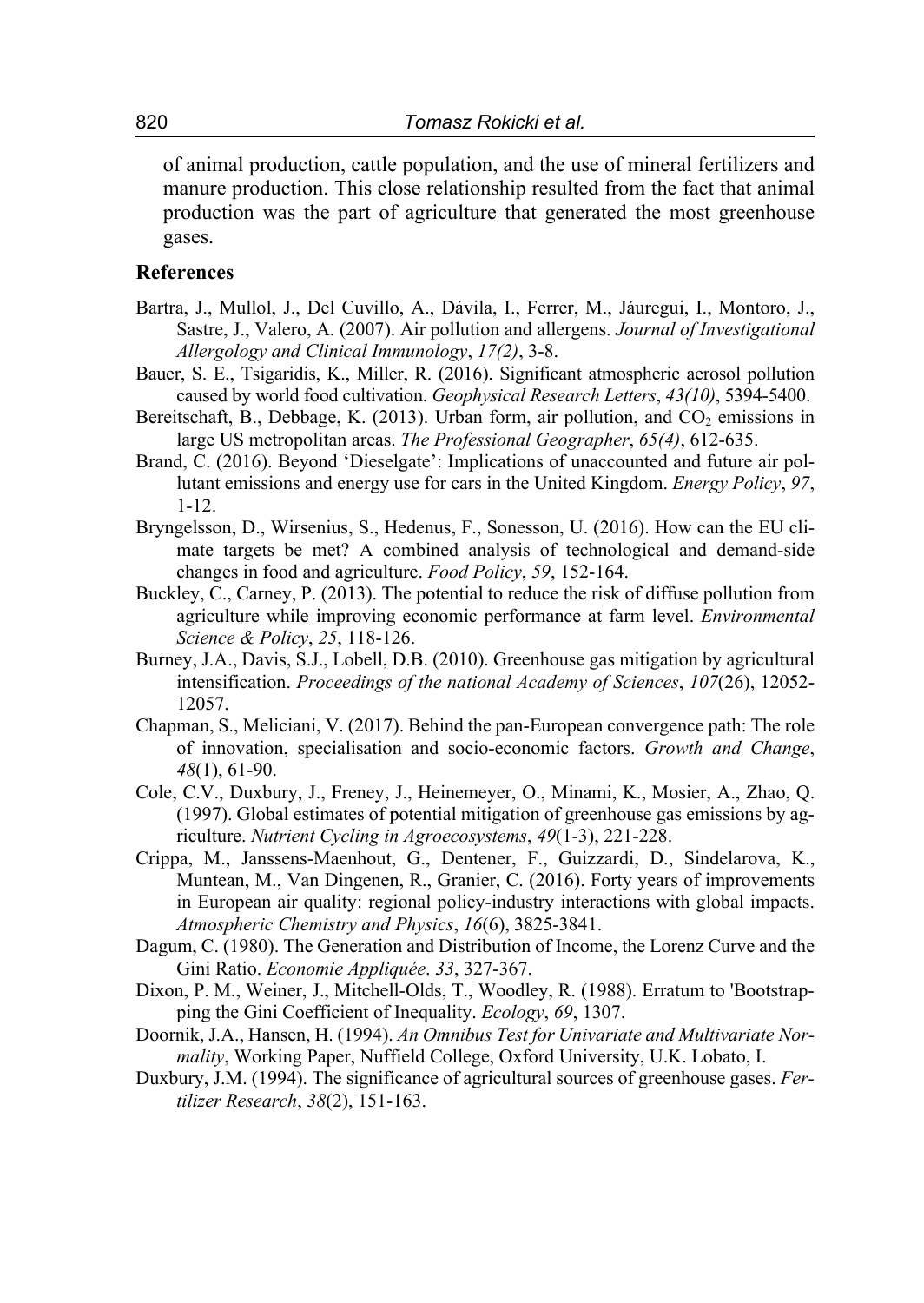- EEA, (2019a). *Air quality in Europe 2019 report*, EEA Report No 10/2019, European Environment Agency EEA, Luxembourg.
- EEA, (2019b). *Annual European Union greenhouse gas inventory 1990-2017 and inventory report 2019*, EEA Report No 6/2019, European Environment Agency EEA, Luxembourg.
- EEA, (2019c). *European Union emission inventory report 1990-2017 under the UNECE Convention on Long-range Transboundary Air Pollution (LRTAP)*, EEA Report No 8/2019, European Environment Agency EEA, Luxembourg.
- Elsom, D.M. (1987). *Atmospheric pollution: causes, effects and control policies*. B. Blackwell, Oxford.
- Elsom, D.M. (1992). *Atmospheric pollution: a global problem*. B. Blackwell, Oxford.
- Eurostat, (2019). Gross value added and income by A\*10 industry breakdowns, http://ec.europa.eu/eurostat/web/products-datasets/product?code=nama\_10\_a10, accessed 12 December 2019.
- Farmer, A. (2002). *Managing environmental pollution*. Routledge, London, New York.
- Giannadaki, D., Giannakis, E., Pozzer, A., Lelieveld, J. (2018). Estimating health and economic benefits of reductions in air pollution from agriculture. *Science of the total environment*, *622*, 1304-1316.
- Giannakis, E., Kushta, J., Giannadaki, D., Georgiou, G. K., Bruggeman, A., Lelieveld, J. (2019). Exploring the economy-wide effects of agriculture on air quality and health: Evidence from Europe. *Science of The Total Environment*, *663*, 889-900.
- Guevara, M. (2016). Emissions of Primary Particulate Matter. *Airborne Particulate Matter: Sources, Atmospheric Processes and Health*, *42*, 1-34.
- Havlik, P., Herrero, M., Mosnier, A., Obersteiner, M., Schmid, E., Fuss, S., Schneider, U.A. (2011). Production system based global livestock sector modeling: Good news for the future, In: 2011 International Congress European Association of Agricultural Economists*,* Zurich, Switzerland (No. 114552).
- Havlík, P., Valin, H., Herrero, M., Obersteiner, M., Schmid, E., Rufino, M.C., Frank, S. (2014). Climate change mitigation through livestock system transitions. *Proceedings of the National Academy of Sciences*, *111*(10), 3709-3714.
- Herrero, M., Havlík, P., Valin, H., Notenbaert, A., Rufino, M.C., Thornton, P.K., Obersteiner, M. (2013). Biomass use, production, feed efficiencies, and greenhouse gas emissions from global livestock systems. *Proceedings of the National Academy of Sciences*, *110*(52), 20888-20893.
- Ionel, I., Ionel, S., Popescu, F., Padure, G., Dungan, L.I., Bisorca, D. (2008). Method for determination of an emission factor for a surface source. *Optoelectronics and Advance Materials – Rapid Communication Journal*, *2*(12), 851-854.
- Jajuga, K., Walesiak, M. (2004) Remarks on the Dependence Measures and the Distance Measures, (W:) Jajuga K., Walesiak M. (red.), Klasyfikacja i analiza danych *–* teoria i zastosowania*, Prace Naukowe Akademii Ekonomicznej we Wrocławiu* nr 1022, AE, Wrocław, 348-354.
- Koszela, G., Ochnio L., Rokicki T. (2019). Emissions of Air Pollutants in European Union Countries – Multidimensional Data Analysis, *Rocznik Ochrona Środowiska*, *21*, 987-1000.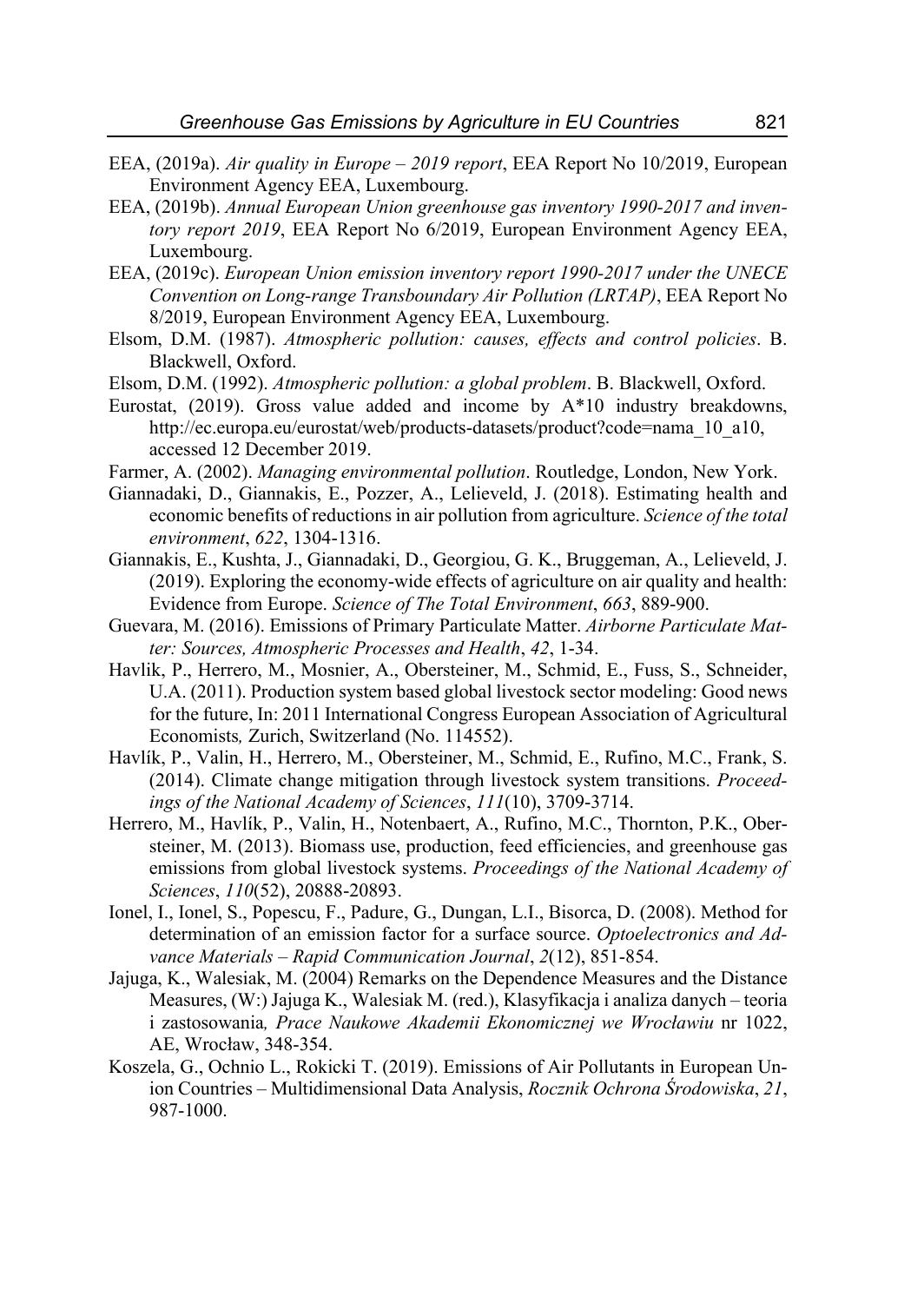Kulczycki, P. (2005) *Estymatory jądrowe w analizie systemowej*. WNT, Warszawa.

- Lamb, A., Green, R., Bateman, I., Broadmeadow, M., Bruce, T., Burney, J.,Carey, P., Chadwick, D., Crane, E., Field, R., Goulding, K., Griffiths, H., Hastings, A., Kasoar, T., Kindred, D., Phalan, B., Pickett, J., Smith, P., Wall, E., Erasmus K. H., Balmford, A. (2016). The potential for land sparing to offset greenhouse gas emissions from agriculture. *Nature Climate Change*, *6*(5), 488.
- Leip, A., Weiss, F., Lesschen, J. P., Westhoek, H. (2014). The nitrogen footprint of food products in the European Union. *The Journal of Agricultural Science*, *152*(S1), 20-33.
- Leip, A., Billen, G., Garnier, J., Grizzetti, B., Lassaletta, L., Reis, S., Westhoek, H. (2015). Impacts of European livestock production: nitrogen, sulphur, phosphorus and greenhouse gas emissions, land-use, water eutrophication and biodiversity. *Environmental Research Letters*, *10*(11), 115004.
- Lu, D., Mao, W., Yang, D., Zhao, J., Xu, J. (2018). Effects of land use and landscape pattern on PM2.5 in Yangtze River Delta, China. *Atmospheric Pollution Research*, *9*(4), 705-713.
- Novotny, V. (1999). Diffuse pollution from agriculture a worldwide outlook. *Water Science and Technology*, *39*(3), 1-13.
- Novotny, V. (2006). Agricultural diffuse pollution: Are we on the right track to successful abatement?. In: *Managing Rural Diffuse Pollution*, Proceedings of the SAC and SEPA Biennial Conference, Edinburgh, 3-12.
- Popescu, F., Ionel, I. (2010). Anthropogenic Air Pollution Sources, In: Air Quality, Ashok Kumar, IntechOpen, Available from: https://www.intechopen.com/books/ air-quality/anthropogenic-air-pollution-sources
- Pozzer, A., Tsimpidi, A. P., Karydis, V. A., Meij, A. D., Lelieveld, J. (2017). Impact of agricultural emission reductions on fine-particulate matter and public health. *Atmospheric Chemistry and Physics*, *17*(20), 12813-12826.
- Rodríguez, M.C., Dupont-Courtade, L., Oueslati, W. (2016). Air pollution and urban structure linkages: Evidence from European cities. *Renewable and Sustainable Energy Reviews*, *53*, 1-9.
- Rokicki, T. (2016). Situation of steel industry in European Union, *In Metal 2016: 25th Anniversary International Conference on Metallurgy and Materials. Conference Proceedings*. Ostrava: TANGER Ltd. 1981-1986.
- Rokicki, T. (2017). Segmentation of the EU countries in terms of the mettalurgical industry, *In Metal 2017: 26th Anniversary International Conference on Metallurgy and Materials. Conference Proceedings*. Ostrava: TANGER Ltd. 184.
- Rokicki, T., Michalski, K., Ratajczak, M., Szczepaniuk, H., Golonko, M. (2018). Wykorzystanie odnawialnych źródeł energii w krajach Unii Europejskiej, *Rocznik Ochrona Środowiska*, *20*, 1318-1334.
- Smith, P., Bustamante, M., Ahammad, H., Clark, H., Dong, H., Elsiddig, E.A., Masera, O. (2014). Agriculture, forestry and other land use (AFOLU), *In: Climate change 2014: mitigation of climate* change. Contribution of Working Group III to the Fifth Assessment Report of the Intergovernmental Panel on Climate Change. University Press. Cambridge, 811-922.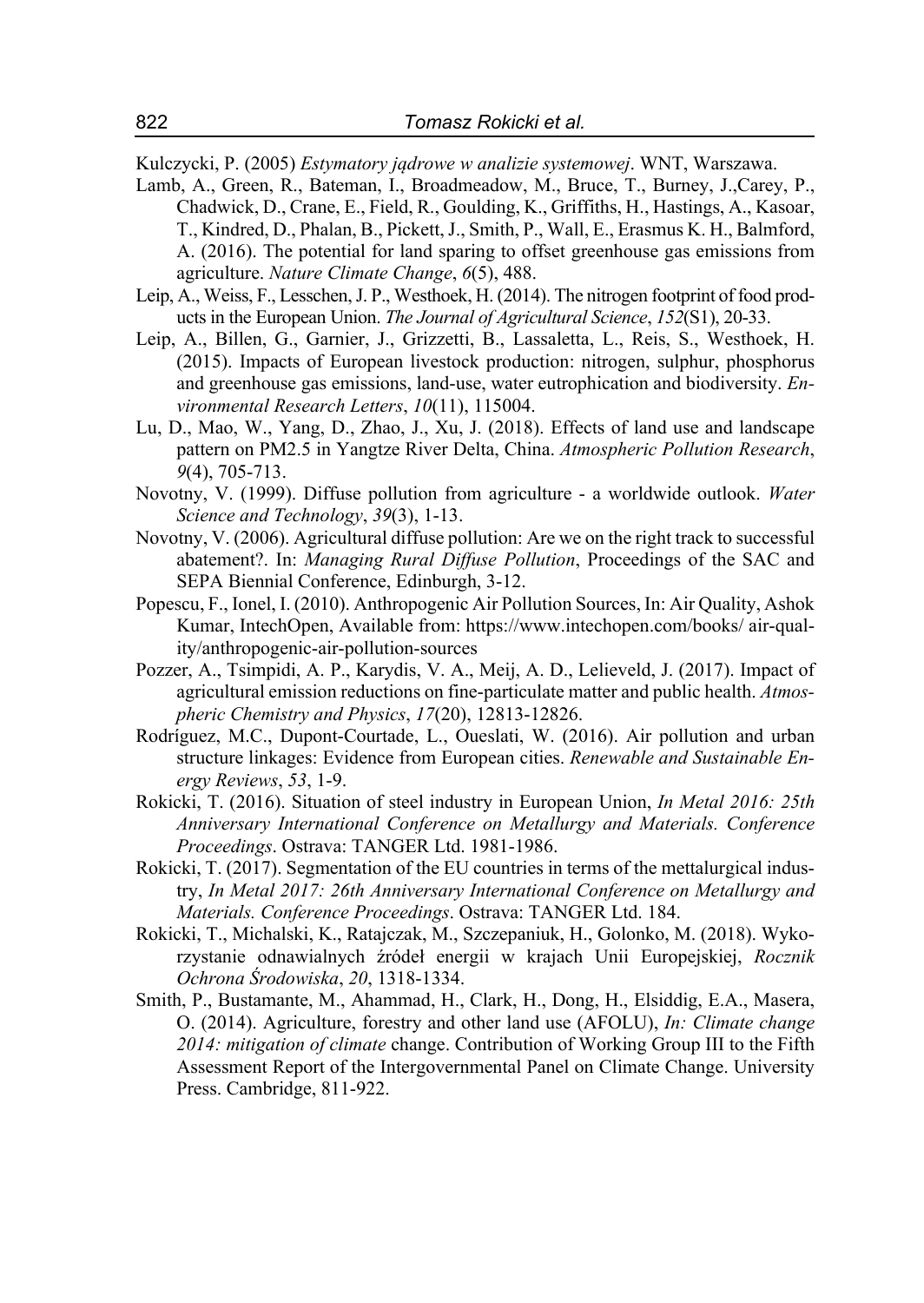- Smith, P., Haberl, H., Popp, A., Erb, K. H., Lauk, C., Harper, R., Masera, O. (2013). How much land‐based greenhouse gas mitigation can be achieved without compromising food security and environmental goals?. *Global Change Biology*, *19*(8), 2285-2302.
- Starzyńska, W. (2002). *Statystyka praktyczna*, Wydawnictwo Naukowe PWN, Warszawa, 102.
- Steinfeld, H., Gerber, P. (2010). Livestock production and the global environment: Consume less or produce better?. *Proceedings of the National Academy of Sciences*, *107*(43), 18237-18238.
- Thornton, P. K., Herrero, M. (2010). Potential for reduced methane and carbon dioxide emissions from livestock and pasture management in the tropics. *Proceedings of the National Academy of Sciences*, *107*(46), 19667-19672.

### **Abstract**

The main objective of the paper was to show the relationship of greenhouse gas emissions by agriculture with economic development and agricultural production parameters in the European Union. All EU Member States were selected for research purposefully. The research period concerned the years 2004-2017. The sources of materials were EUROSTAT data, literature on the subject. For the analysis and presentation of materials, descriptive, tabular, graphic methods, dynamics based on a constant basis, Gini concentration coefficient, concentration analysis using the Lorenz curve, Pearson's linear correlation coefficients were used. Agriculture is one of the major economic sectors responsible for greenhouse gas emissions. In 2004-2017, emissions from this section slightly decreased in the EU. There was a wide variation between countries. Economically developing countries increased emissions, while developed countries maintained them at a similar level. Greenhouse gas emissions were highly concentrated in several EU countries. These were the countries with the most developed agriculture. In the years 2004-2017, there were no changes in the level of emission concentration. The level of greenhouse gas emissions from agriculture depended on the economic and agricultural situation in the country. The regularities were in many cases straightforward, as for the relationship of greenhouse gas emissions from agriculture with the value of animal production, cattle population, and the use of mineral fertilizers and manure production. This close relationship resulted from the fact that livestock production was the part of agriculture that generated the most greenhouse gases.

#### **Keywords:**

agriculture, EU, greenhouse gases, pollution reduction, methane, carbon dioxide

# **Emisja gazów cieplarnianych przez rolnictwo w krajach UE**

#### **Streszczenie**

Celem głównym pracy było ukazanie zależności emisji gazów cieplarnianych przez rolnictwo z rozwojem gospodarczym i parametrami produkcji rolniczej w krajach Unii Europejskiej. W sposób celowy wybrano do badań wszystkie kraje członkowskie Unii Europejskiej. Okres badań dotyczył lat 2004-2017. Źródłami materiałów były dane